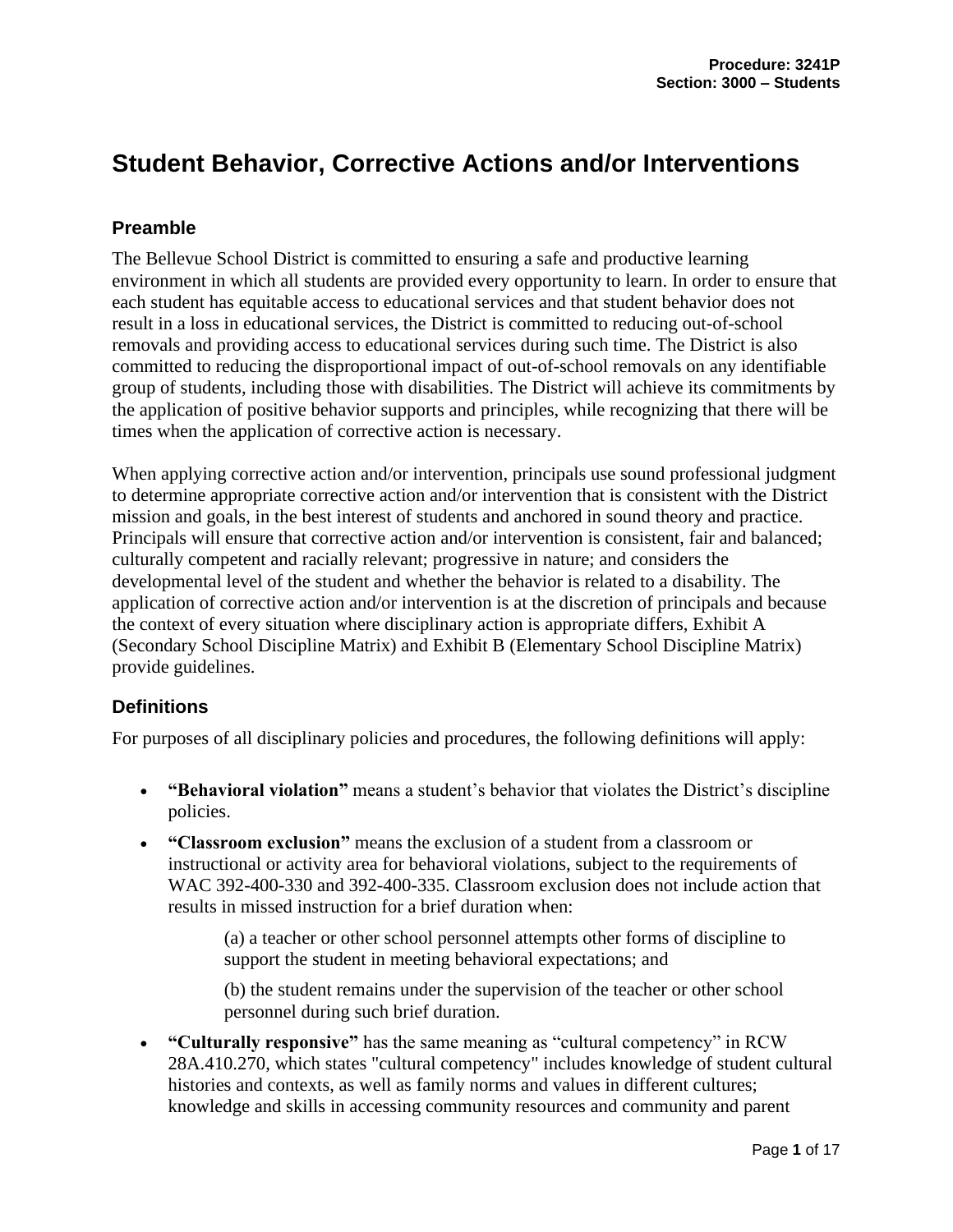outreach; and skills in adapting instruction to students' experiences and identifying cultural contexts for individual students.

- **"Discipline"** means any action taken by a school District in response to behavioral violations.
- **"Disruption of the educational process"** means the interruption of classwork, the creation of disorder, or the invasion of the rights of a student or group of students.
- **"Emergency expulsion"** means the removal of a student from school because the student's presence poses an immediate and continuing danger to other students or school personnel, or an immediate and continuing threat of material and substantial disruption of the educational process, subject to the requirements in WAC 392-400-510 through 392- 400-530
- **"Expulsion"** means a denial of admission to the student's current school placement in response to a behavioral violation, subject to the requirements in WAC 392-400-430 through 392-400-480
- **"Length of an academic term"** means the total number of school days in a single trimester or semester, as defined by the Board of directors.
- **"Other forms of discipline" means actions used in response to problem behaviors and behavioral violations, other than classroom exclusion, suspension, expulsion, or emergency expulsion, which may involve the use of best practices and strategies included in the state menu for behavior developed under RCW 28A.165.035.**
- **"Parent" has the same meaning as in** WAC 392-172A-01125, and means (a) a biological or adoptive parent of a child; (b) a foster parent; (c) a guardian generally authorized to act as the child's parent, or authorized to make educational decisions for the student, but not the state, if the student is a ward of the state; (d) an individual acting in the place of a biological or adoptive parent, including a grandparent, stepparent, or other relative with whom the student lives, or an individual who is legally responsible for the student's welfare; or a surrogate parent who has been appointed in accordance with WAC 392-172A.05130. If the biological or adoptive parent is attempting to act as the parent and more than one party meets the qualifications to act as a parent, the biological or adoptive parent must be presumed to be the parent unless he or she does not have legal authority to make educational decisions for the student. If a judicial decree or order identifies a specific person or persons to act as the "parent" of a child or to make educational decision on behalf of a child, then that person or persons shall be determined to be the parent for purposes of this policy and procedure.
- **"School Board" means the governing Board of directors of the local school District.**
- **"School business day"** means any calendar day except Saturdays, Sundays, and any federal and school holidays upon which the office of the Superintendent is open to the public for business. A school business day concludes or terminates upon the closure of the Superintendent's office for the calendar day.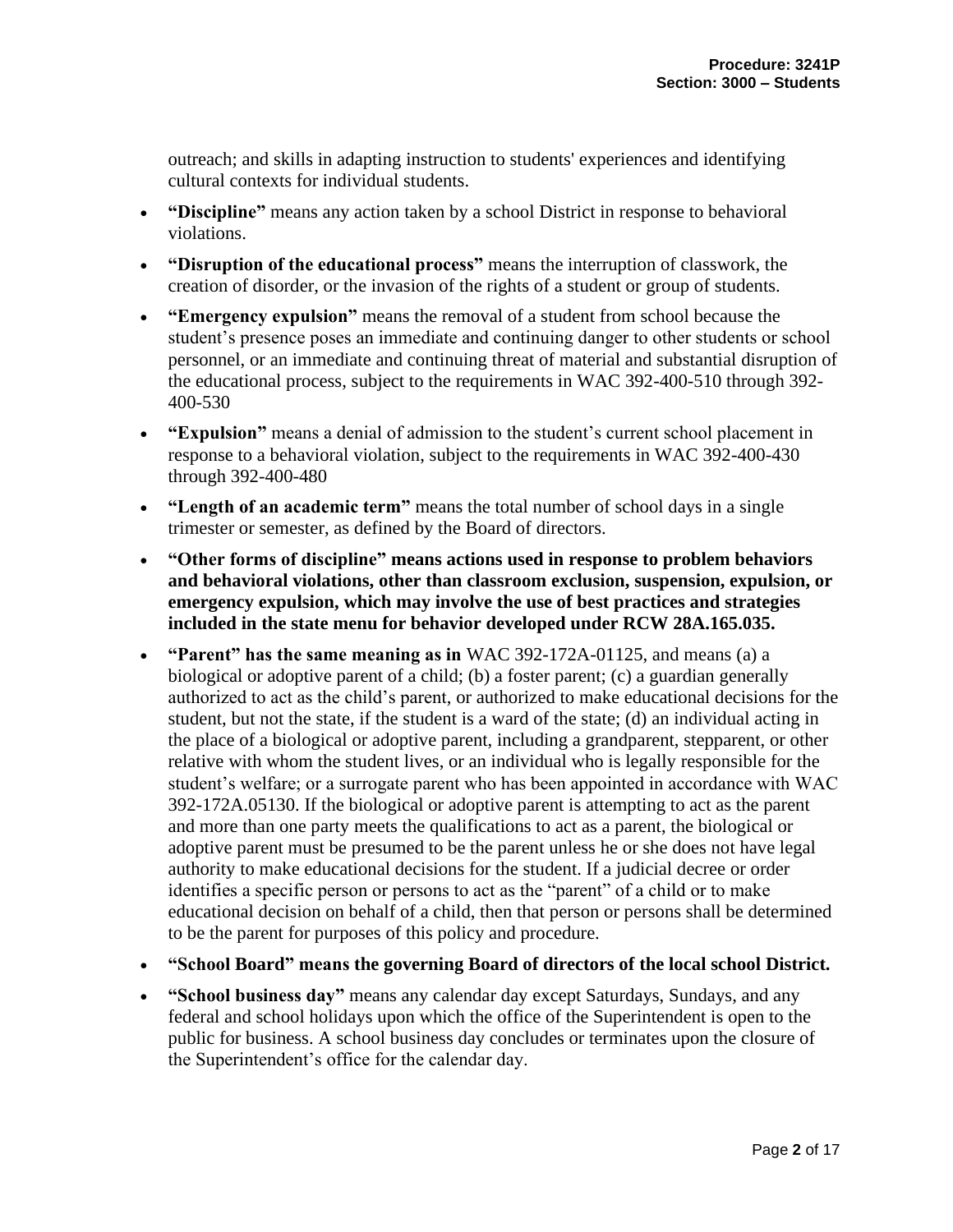- **"School day"** means any day or partial day that students are in attendance at school for instructional purposes.
- **"Suspension"** means the denial of attendance in response to a behavioral violation from any subject or class, or from any full schedule of subjects or classes, but not including classroom exclusions, expulsions, or emergency expulsions. Suspension may also include denial of admission to or entry upon, real and personal property that is owned, leased, rented, or controlled by the District.
	- o **In-school suspension means a suspension in which a student is excluded from the student's regular educational setting but remains in the student's current school placement for up to ten consecutive school days, subject to the requirements in WAC 392-400-430 through 392-400-475.**
	- o **Short-term suspension** means a suspension in which a student is excluded from school for up to ten consecutive school days, subject to the requirements in WAC 392-400-430 through 392-400-475.**Long-term suspension** means a suspension in which a student is excluded from school for more than ten consecutive school days, subject to the requirements in WAC 392-400-430 through 392-400-475.

# **Misconduct**

The following are prohibited on school premises, at school-sponsored events or activities, on school buses or vehicles provided by the District, or if conducted in a manner having a real and substantial relationship to the operation of school or educational programs and shall be cause for discipline and/or intervention. Discipline/intervention for misconduct cannot be cause for shortterm suspension. Exhibit A (Secondary School Discipline Matrix) and Exhibit B (Elementary School Discipline Matrix) are guidelines for sanctions and are strongly recommended to ensure consistency and continuity across the District for similar offenses. Discipline should be progressive, in terms of both the level of discipline as well as the number of days. In addition, when considering disciplinary consequences administrators should take into account the developmental level of the student. If extenuating circumstances warrant it, a lesser or greater disciplinary consequence may be used if appropriate. When considering extenuating circumstances for a consequence greater then recommended, administrators will discuss the details with the Supervisor of Pupil Management or their Executive Director of Schools prior to issuing such discipline. Those situations would be deemed to be rare.

**A**. Cheating including copying the work of other persons, or turning in another person's papers, projects, computer programs, etc., as your own or having someone else write your paper, program, or project, including asking friends, paying someone, using a paper writing service, or other methods as determined by the teacher or administrator etc. Cheating also includes the aiding and abetting of cheating by others including but not limited to, stealing or providing questions and/or answers to one or more persons prior to any type of assessment (meaning any work that is used to determine a student's grade or progress).

**B**. Computer Misuse meaning any use of Bellevue School District computers or network for nonacademic use.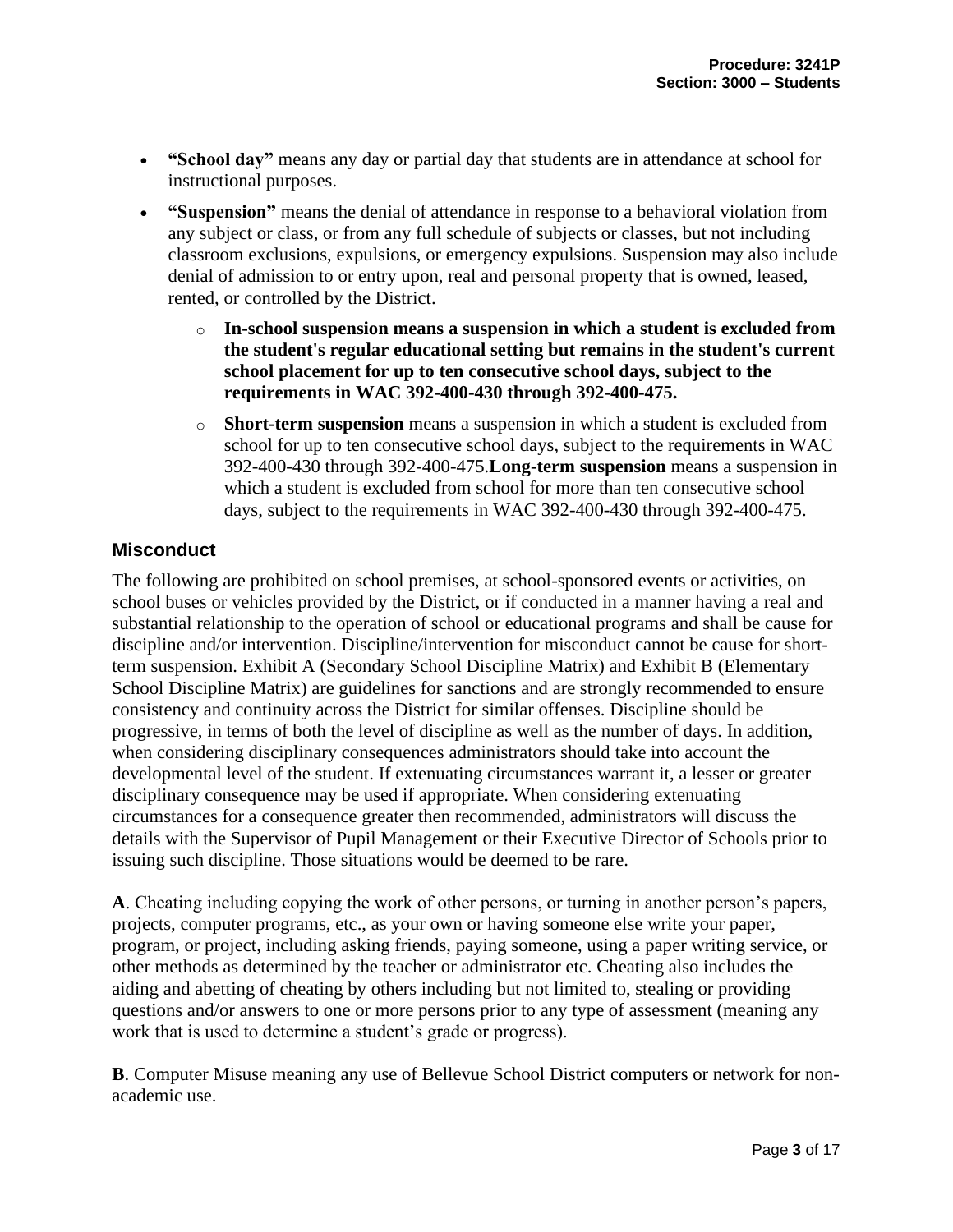**C.** Dangerous Activities meaning any intentional or unintentional act that could potentially harm oneself or others (horseplay, throwing objects that could cause harm, climbing a roof, driving at excessive speed through a school parking lot, etc.).

**D.** Disruptive Conduct meaning substantially interfering with teaching, learning, and/or school operations.

**E.** Failure to Attend any required activity or disciplinary consequence assigned by a teacher, counselor, administrator, or designee.

**F.** Failure to Comply in a passive manner with the instructions of teachers and other school staff. This includes breaking a specific, published school or District rule.

**G.** False Reporting meaning knowingly and maliciously falsely reporting or falsely corroborating misbehavior of others that did not occur, including spreading a false rumor maliciously at school, or school grounds, on school-provided transportation, or at a school-sponsored function, that resulted in a disciplinary and/or legal action for the student(s) who was falsely accused.

**H.** Fighting which means engaging in or provoking mutual contact involving anger or hostility that does not result in physical harm or injury to one or more people.

**I.** Forging of any non-District or District Personnel Signature (including electronic) or Making of any False Entry or the Alteration of any Document used or intended to be used in connection with the operation of the school.

**J.** Gambling such as playing cards, dice, or games of chance for money or other things of value.

**K.** Leaving Campus during regular school hours without written or verbal permission from a parent or school official.

**L.** Lewd/Obscene Behavior including inappropriate sexual expressions or behavior.

**M.** Look-Alike Weapons including possessing a toy gun or other toy weapon whether or not appearing to be a real gun or weapon, or any item that can reasonably be considered a firearm, air soft gun, compress air gun, or dangerous weapon that is not used in the commission of an exceptional misconduct act.

**N.** Lying means knowingly not telling the truth to a staff member or volunteer in response to a question related to the safety of the school or the investigation of a disciplinary matter.

**O.** Misuse of School Property including writing on desks, walls, etc. or using school property in a way that it was not intended and has or can do damage to the property.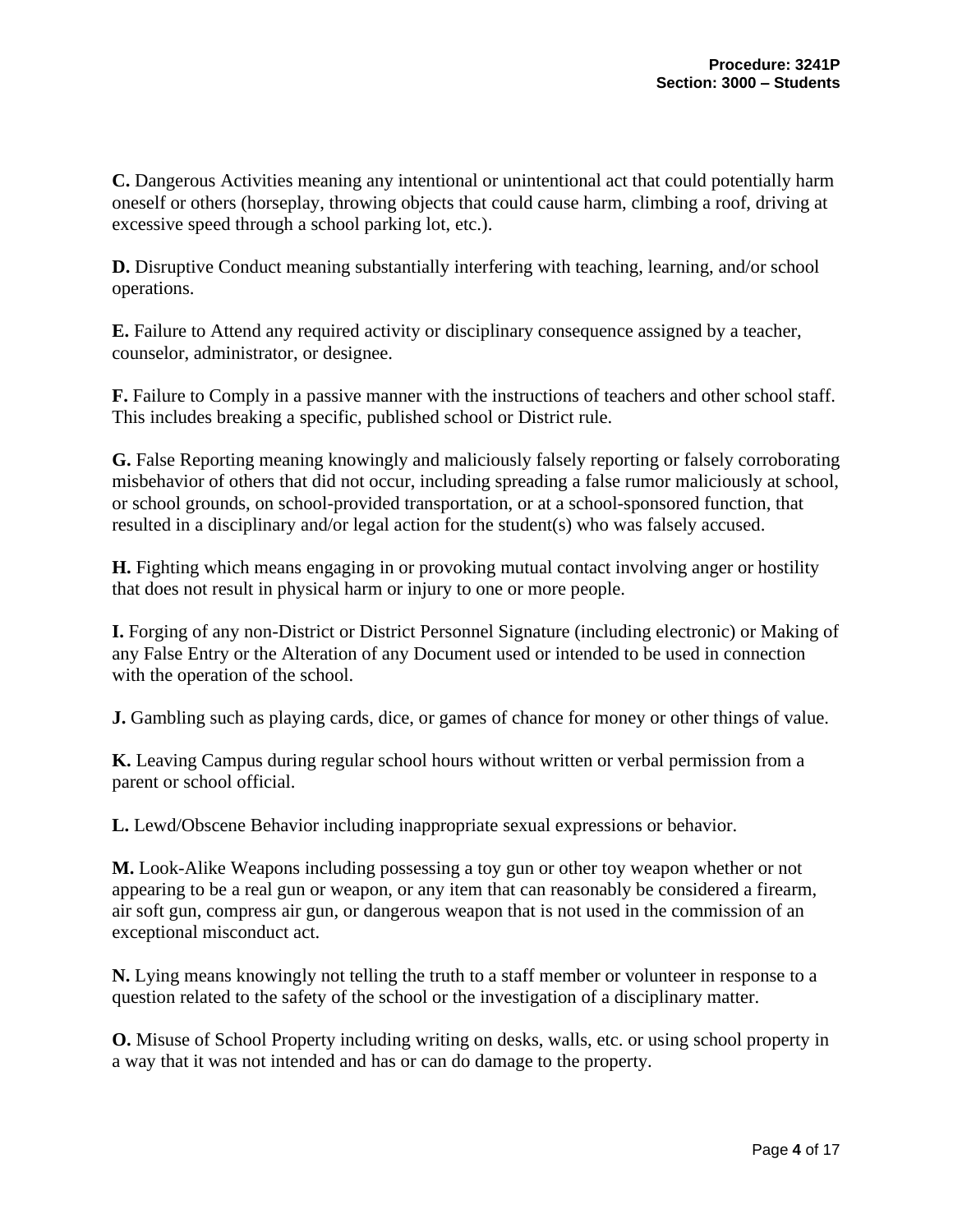**P.** Out-of-School Boundary meaning places that are off limits during the day that is defined by the school such as parking lots, sidewalks around school, parks and open fields etc.

**Q.** Plagiarism including using another writer's words or ideas without proper citation, or merely rearranging or changing a few of the author's words and presenting the result as your own work, or not using quotation marks when citing a source.

**R.** Physical Aggression such as hitting, kicking, spitting or the throwing of objects that do not seriously injure another person or rise to the level of assault.

**S.** Possession, Handling, or Transmission of a Small Folding Knife—a small folding knife is defined as a blade length of 2-1/2 inches or less with a blade width of ½-inch or less.

**T.** Profanity/Obscenity including using vulgar or abusive language and/or cursing or swearing or slurs that do not rise to the level of harassment, intimidation and/or bullying or are not deemed to violate the District's nondiscrimination policy.

**U.** School Dress that possesses a health or safety hazard or may disrupt, interfere with, disturb, or detract from the school environment or activity and/or educational objectives, including, but not limited to, apparel or items depicting lewd, sexual, drug, tobacco, marijuana (cannabis) or alcohol-related messages.

**V.** Teasing and/or Taunting such as making fun of individuals and/or groups, calling people names, and/or directing insults toward another individual and/or groups that do not rise to the level of harassment, intimidation and/or bullying or are not deemed to violate the District's nondiscrimination policy.

**W.** Theft meaning stealing District or personal property.

**X.** Threat to Cause Bodily Harm that is communicated by any means.

**Y.** Trespass/Unauthorized Entry onto another school other than student's own school during the school day without administrative permission or the wrongful or unauthorized entry onto District property or facility.

**Z.** Use of Personal Telecommunication Devices including, but not limited to, pagers, beepers and cellular phones in a manner that poses a threat to academic integrity, disrupts the learning environment or violates the privacy rights of others. Students shall not send, share, view or possess pictures, text messages, emails or other material of a sexually explicit nature or that contributes to harassment, intimidation and/or bullying in electronic or any other form on a cell phone or other electronic device.

**AA.** Vandalizing and/or Damaging any School or Personal Property, including writing, painting, drawing, or otherwise marking graffiti on any school or personal property resulting in less than \$50 of damage.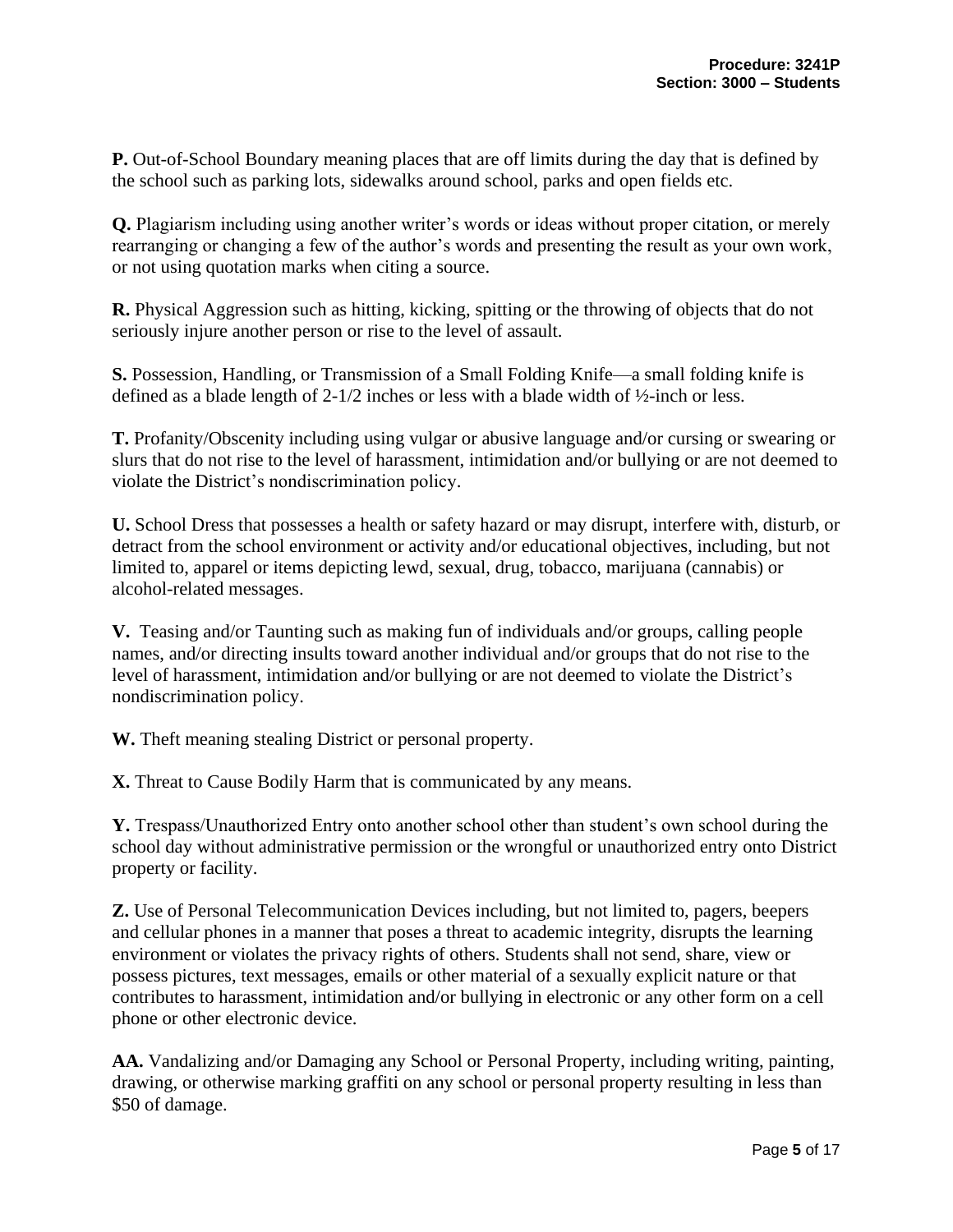**BB.** Visible Use or Possession of any Tobacco Product or Tobacco Paraphernalia (including, but not limited to, lighters or rolling papers) on or in the immediate vicinity of school property is prohibited. School property includes all buildings, grounds and vehicles owned and used by the District. E-cigarettes are dealt with below in the Drug and Alcohol Conduct.

**CC.** Wearing, Carrying, Possessing and/or Displaying Gang-Related Apparel, Grooming, or Exhibiting or Implying Behavior or Gesture which Symbolizes Gang Membership or Affiliation by written communication, marks, drawing, painting, design, emblem, etc. upon any school or personal property or one's persons or causing and/or participating in activities which intimidate or affect the attendance of another student or staff member.

# **Exceptional Misconduct**

The types of misconduct that constitute exceptional misconduct are listed in Procedure 3241.1P (Exceptional Misconduct). The types of misconduct that constitute exceptional misconduct were identified by consulting with a representative ad hoc committee.

## **Alcohol, Drugs, and Other Mood-Altering Substances, to include E-cigarettes:**

## **A. Definitions:**

1. **"Drug"** means any controlled substance, as defined by the Uniform Controlled Substances Act (RCW 69.50), any drug that requires a prescription (so-called "legend drugs"), and any "look alike" drug or substance believed to be or represented as being a drug or controlled substance; and any food item with illegal drugs and/or alcohol contained within.

2. **"Alcohol"** includes any beverage, mixture, or preparation containing alcohol.

3. **"Intoxicant"** means any other chemical substance (including industrial chemicals and overthe-counter medications) when used contrary to directions or warnings to affect the user's perception, behavior, or mood, excluding tobacco and caffeine; and

4. **"Drug paraphernalia"** means all equipment, products, materials of any kind which are used, intended for use, or designated for use in introducing into the human body a drug, alcohol, or intoxicant.

## **B. Discipline**

While considering corrective action and/or intervention for a drug/alcohol offense, administrators will contact the Supervisor of Pupil Management or an Executive Director of Schools before imposing corrective action and/or intervention.

#### **C. Paraphernalia without Possession and Possession (first offense**):

1. Notify parent/guardian.

2. Require scheduling of a drug and/or alcohol assessment with drug and alcohol counselor within three school days and follow through with assessment and recommendations.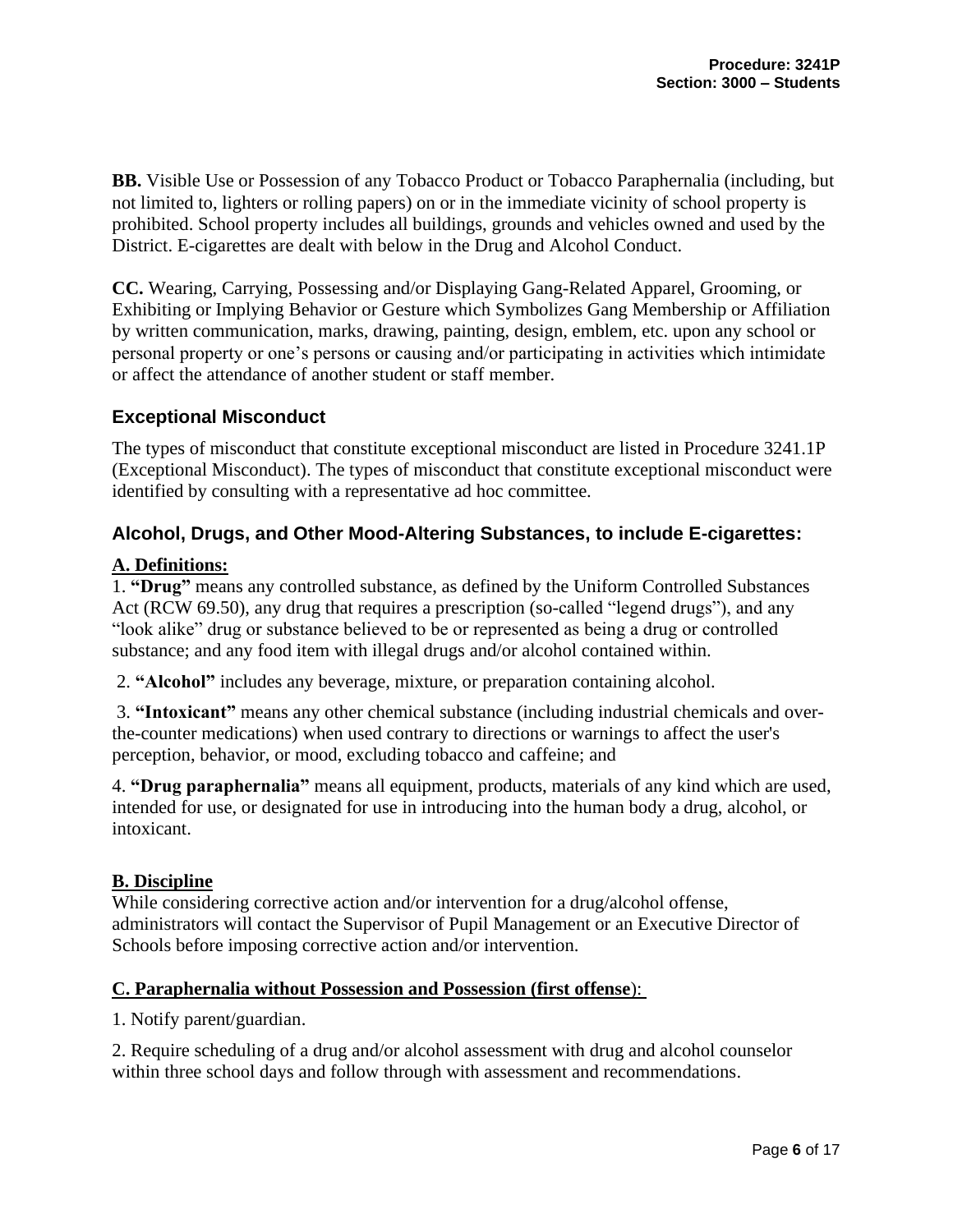3. Require signing of Authorization for Release of Records form by relevant parties to confirm whether follow through with assessment and recommendations occurred.

4. Failure to follow through with scheduled assessment and/or recommendations will result in an in-school suspension and/or learning center for up to three school days, with emphasis on identifying and addressing primary issues (outcome for Use, first offense).

5. Notify law enforcement.

6. Consider safety/behavior plan that includes accessing of applicable support services.

#### **B. Use (first offense):**

1. Notify parent/guardian.

2. Emergency expulsion for a minimum of one day provided there is a safety issue to oneself or others and/or incident causes substantial disruption to the school environment. Consider inschool suspension and/or learning center for up to three school days, as applicable, with emphasis on identifying and addressing primary issues.

3. Require scheduling of drug and/or alcohol assessment with a drug and alcohol counselor within three school days and follow through with assessment and recommendations.

4. Require signing of Authorization for Release of Records form by relevant parties to confirm whether follow through with assessment and recommendations occurred.

5. Failure to follow through with scheduled assessment and/or assessment recommendations results in one or more of the corrective actions and/or interventions for second offense.

6. Notify law enforcement.

7. Consider safety/behavior plan, to include accessing of applicable support services.

#### **C. Intent to Distribute or Distribution (first offense):**

1. Notify parent/guardian.

2. Emergency expulsion for a minimum of one day provided there is a safety issue to oneself or others and/or causes substantial disruption to the school environment.

3. Require scheduling of a drug and/or alcohol assessment with a drug and alcohol counselor within three school days and follow through with appointment and recommendations.

4. Require signing of Authorization for Release of Records form by relevant parties to confirm whether follow through with assessment and recommendations occurred.

5. Long-term suspension requiring consultation with Supervisor of Pupil Management or an Executive Director of Schools.

6. Notify law enforcement.

7. Require safety/behavior plan, to include accessing of applicable support services.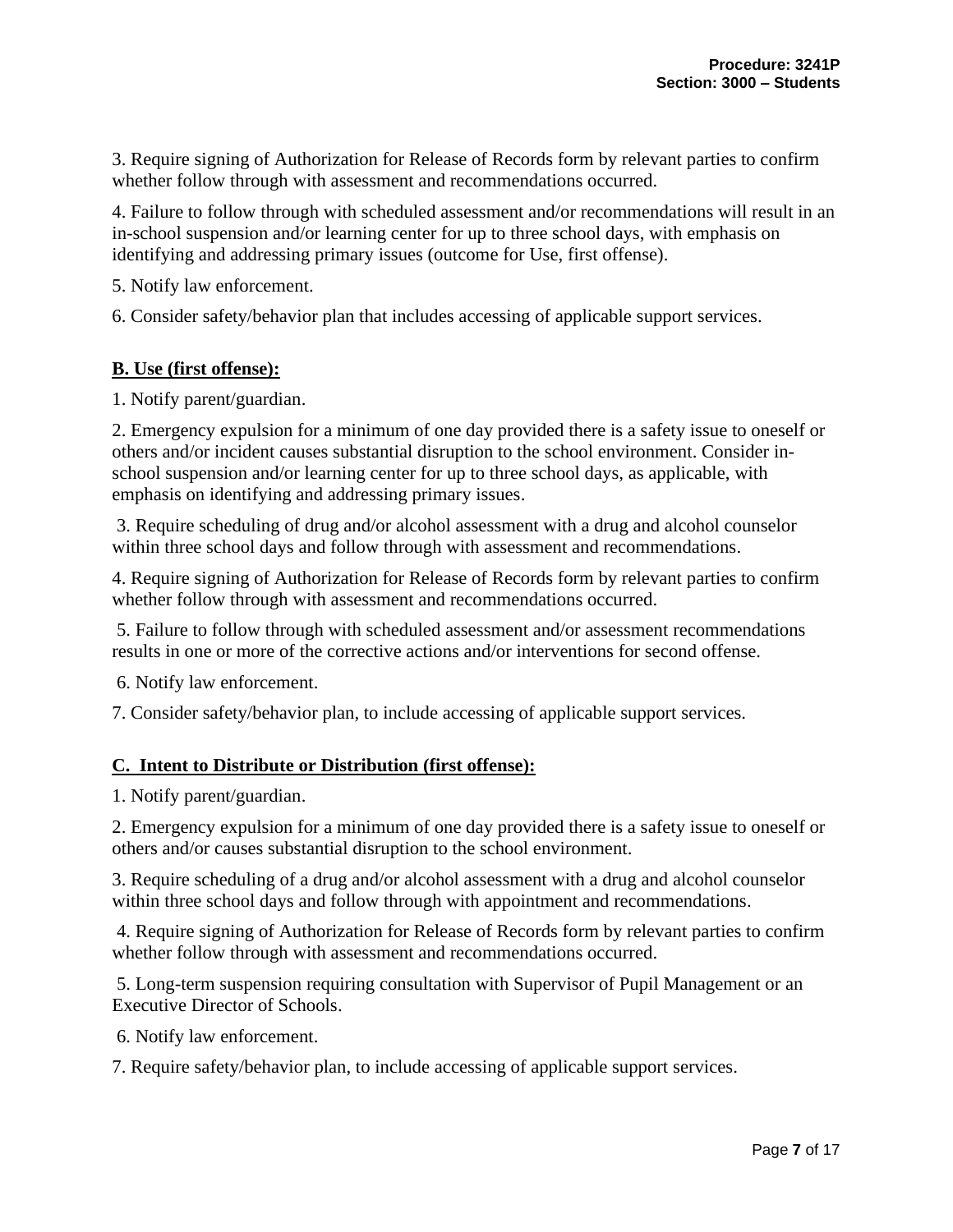Any second or greater offense for drug and/or alcohol throughout a student's grade 6-12 enrollment in a District school, would take into consideration the original offense. While considering corrective action and/or intervention for a second or greater drug/alcohol offense, administrators will contact the Director of Pupil Management or an Executive Director of Schools. The following list is a menu of possible corrective actions and/or interventions to be taken. The corrective action and/or intervention taken will depend on the circumstances and the number of previous alcohol, drug or other mood-altering substances offenses a student has on their discipline record. Multiple actions may be taken for any one offense. Examples follow:

- Parent/guardian conference,
- Required drug/alcohol assessment and follow-through with the recommendations,
- Secure consent of applicable parties on Authorization for Release of Records form,
- Development and implementation of a safety and/or behavior plan,
- Modification and implementation of a safety and/or behavior plan,
- Implementation of one or more restorative practices,
- Referral to Guidance Team Referral to Multi-disciplinary Team,
- Require psychological evaluation,
- Law enforcement as appropriate,
- CPS notification as appropriate,
- In-school suspension and/or Learning Center,
- Emergency Expulsion,
- Long-term suspension,
- Expulsion, and/or
- District Determination of Placement

# **Engaging with Families & Language Assistance**

The District must provide for early involvement of parents/guardians in efforts to support students in meeting behavioral expectations (general guidelines for school environments, supported activities and/or those that have a direct causal effect on the school environment). Additionally, the District must make every reasonable attempt to involve the student and parent/guardian in the resolution of behavioral violations. Unless an emergency circumstance exists, providing opportunity for this parental engagement is required before administering a suspension or expulsion.

The District must ensure that it provides all discipline-related communications [oral and written] required in connection with this policy and procedure in a language the student and parent/guardian understand. These discipline related communications include notices, hearings, conferences, meeting, plans, proceedings, agreements, petitions, and decisions. This effort may require language assistance for students and parents/guardians with limited-English proficiency under Title VI of the Civil Rights Act of 1964. For parents/guardians who are unable to read any language, the District will provide written material orally.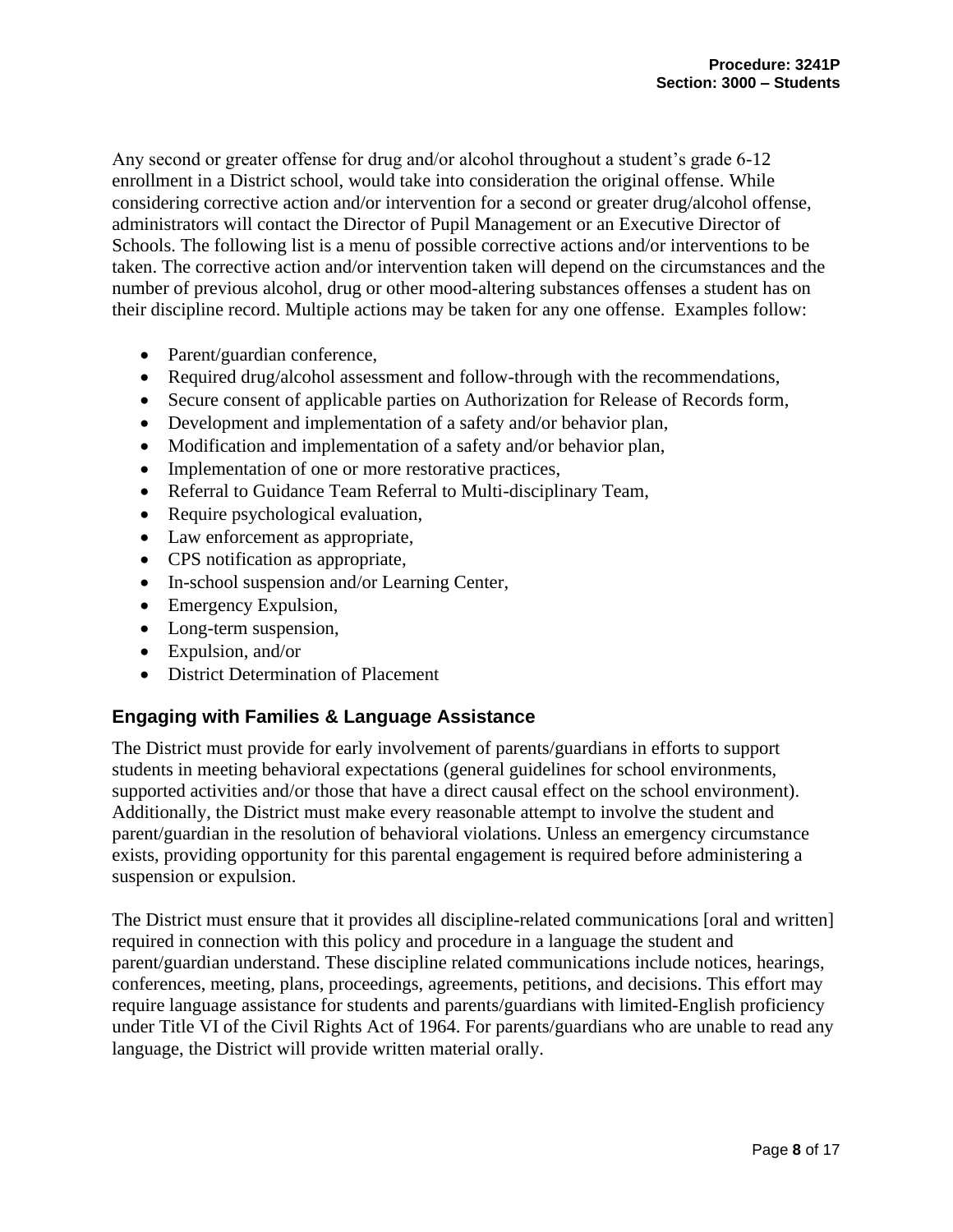# **Supporting Students with Other Forms of Discipline**

Unless a student's presence poses an immediate and continuing danger to others, or a student's presence poses an immediate and continuing threat to the educational process, staff members must first attempt one or more forms of other forms of discipline to support students in meeting behavioral expectations before imposing classroom exclusion, or in-school suspension. Before imposing a long-term suspension or expulsion, the District must first consider other forms of discipline, such as in-school suspension, restorative practices, drug and/or counselor assessment, and/or mental health evaluation.

The types of behaviors for which the staff members may use other forms of discipline include any violation of the rules of conduct, as developed annually by the Superintendent or designee. In connection with the rules of conduct, school principals and certificated building staff will confer at least annually to develop and/or review student conduct standards and the uniform enforcement of those standards as related to the established student handbooks. During that review, staff should address the differences in perception of subjective behaviors and reduce the effect of implicit or unconscious bias.

These other forms of discipline may involve the use of best practices and strategies included in the state menu for behavior available online at: [https://www.k12.wa.us/student-success/support](https://www.k12.wa.us/student-success/support-programs/learning-assistance-program-lap/menus-best-practices-strategies/behavior-menu-best-practices-strategies)[programs/learning-assistance-program-lap/menus-best-practices-strategies/behavior-menu-best](https://www.k12.wa.us/student-success/support-programs/learning-assistance-program-lap/menus-best-practices-strategies/behavior-menu-best-practices-strategies)[practices-strategies.](https://www.k12.wa.us/student-success/support-programs/learning-assistance-program-lap/menus-best-practices-strategies/behavior-menu-best-practices-strategies)

The District has identified the following as examples of other forms of discipline, corrective action and/or intervention for use:

- Restorative practices
- Social skills instruction
- Behavior monitoring
- Peer mediation
- Safety and/or behavior plans

Staff members are not restricted to the above list and may use any other form of discipline compliant with WAC 392-400-025(9).

Additionally, staff may use after-school detention as another form of discipline for not more than 30 minutes on any given day. Before assigning after-school detention, the staff member will inform the student of the specific behavior prompting the detention and provide the student with an opportunity to explain or justify the behavior. At least one professional staff member will directly supervise students in after-school detention. Prior to issuing an after-school detention, the staff member or designee must notify the parent/guardian.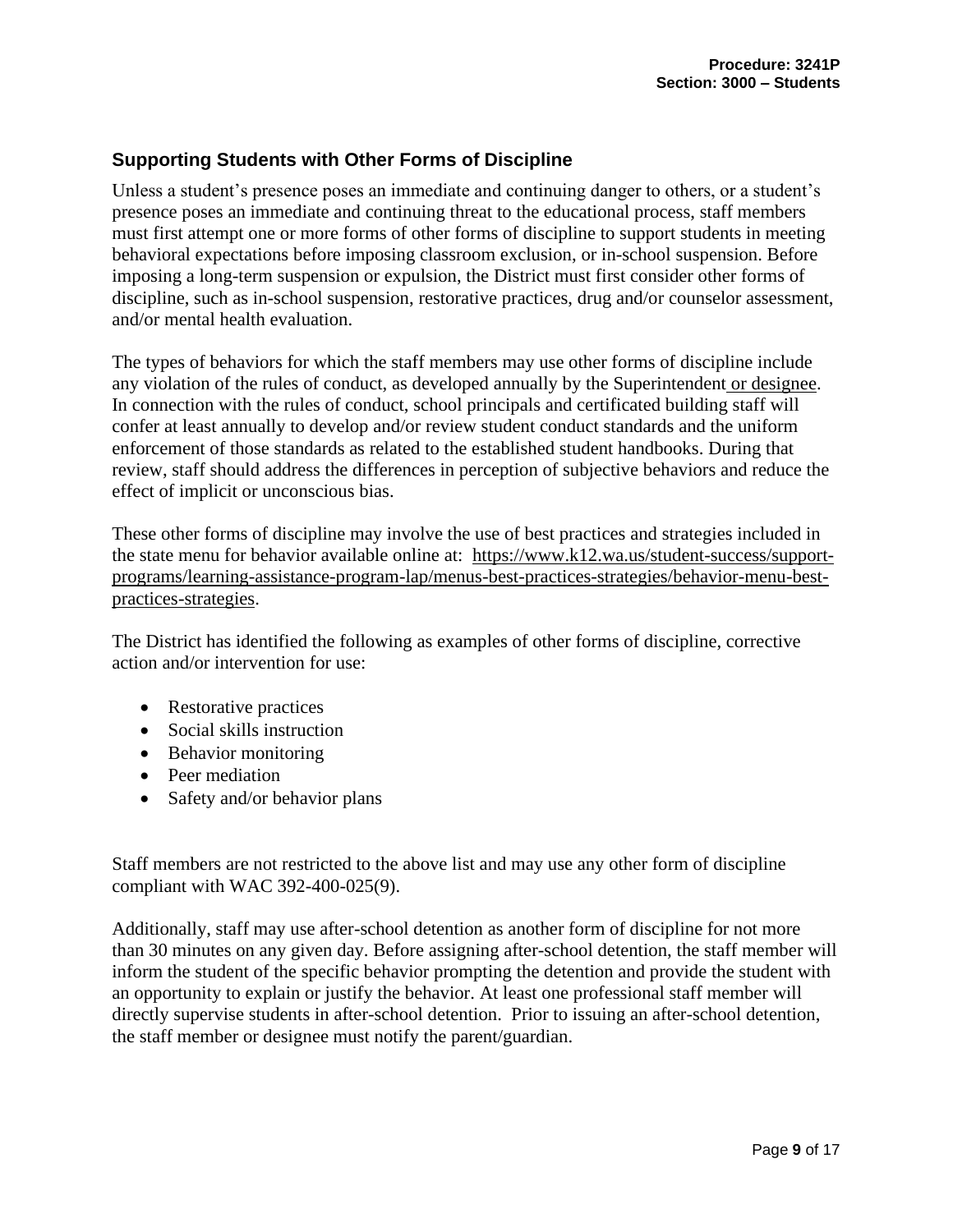Administering other forms of discipline cannot result in the denial or delay of the student's nutritionally adequate meal or prevent a student from accomplishing a specific academic grade, subject, or graduation requirements.

Students and parents may challenge the administration of other forms of discipline, including the imposition of after-school detention using the grievance process below.

# **Staff Authority and Exclusionary Discipline**

District staff members are responsible for supervising students immediately before and after the school day; during the school day; during school activities (whether on or off campus); on school grounds before or after school hours when a school group or school activity is using school grounds; off school grounds, if the actions of the student materially or substantially affect or interferes with the educational process; and on the school bus.

Staff members will seek early involvement of parents in efforts to support students in meeting behavioral expectations. The Superintendent has general authority to administer discipline, including all exclusionary discipline. If the District wants other staff members to have exclusionary discipline authority, the procedure must identify by title. The Superintendent designates disciplinary authority to impose in-school suspensions to certificated administrators and to impose long-term suspension, expulsions or emergency expulsions to certificated administrators (with consultation with Director of Pupil Management or Executive Director of Schools).

In consultation with the Executive Director of Schools and the Supervisor of Pupil Management, a threat assessment may be conducted in the event of a student-based threat, or behavioral indicators of potential harm to self, others, or property. The threat assessment shall be administered by a member of the Safety and Security Department in participation with applicable District staff members and others who are knowledgeable of the student, the nature of the threat and/or precipitating event. The results of the threat assessment help guide the District's response to the threat, to include possible intervention services, support(s), and/or discipline to ensure consistency and fairness and a safe learning and school environment.

## **Classroom exclusions**

After attempting at least one other form of discipline, as set forth above, teachers have statutory authority to impose classroom exclusion. Classroom exclusion means the exclusion of a student from the classroom or instructional activity area based on a behavioral violation that disrupts the educational process. Additionally, the District authorizes certificated administrators to impose classroom exclusion with the same authority and limits of authority as classroom teachers.

Classroom exclusion may be for all or any portion of the balance of the school day. Classroom exclusion does not encompass removing a student from school, including sending a student home early or telling a parent/guardian to keep a student at home, based on a behavioral violation.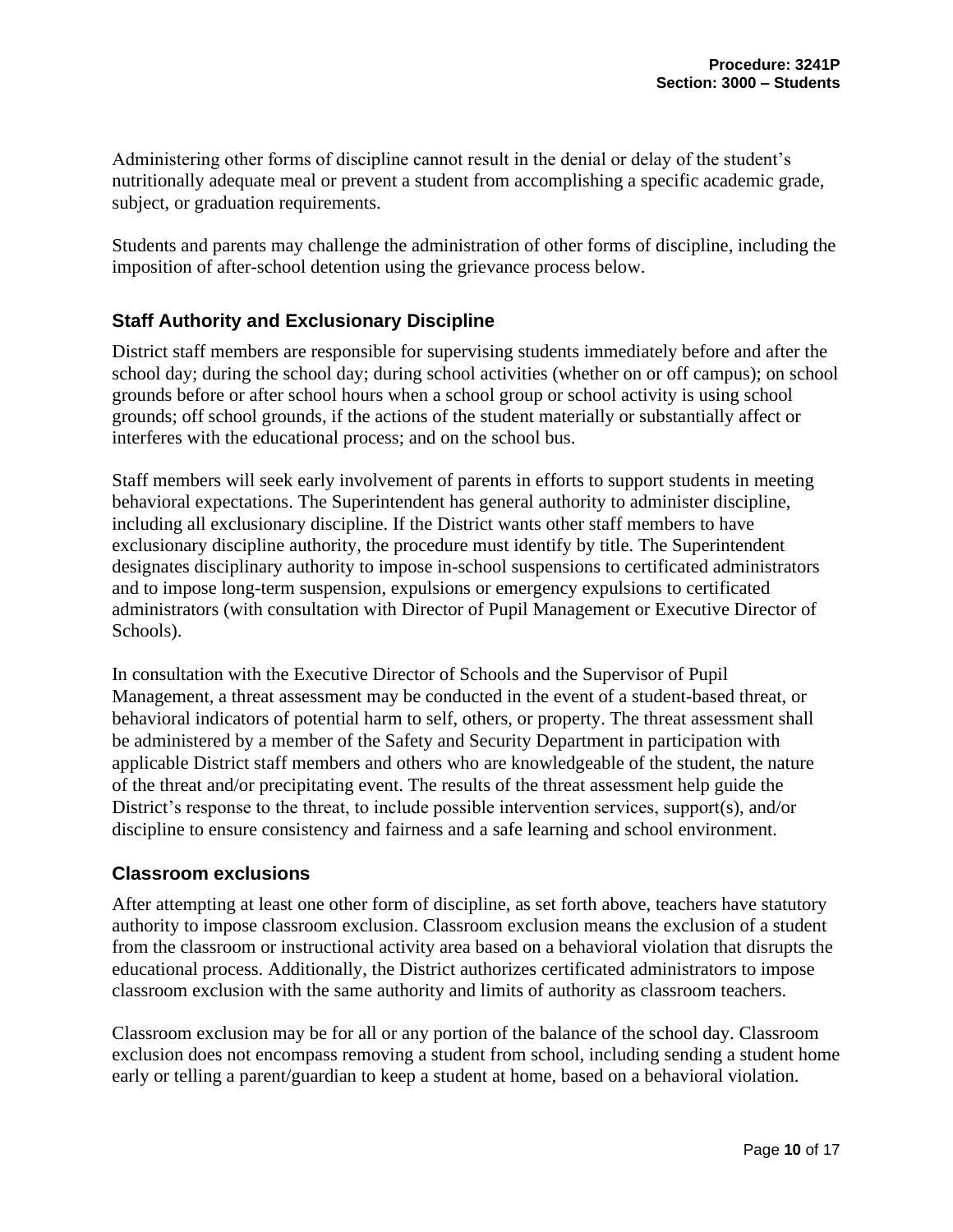Removing a student from school constitutes a suspension, expulsion, or emergency expulsion and must include the notification and due process as stated in the section below.

The school will provide the student an opportunity to make up any assignments and tests missed during a classroom exclusion. The District will not administer any form of discipline, including classroom exclusions, in a manner that would result in the denial or delay of a nutritionally adequate meal to a student or prevent a student from accomplishing a specific academic grade, subject, or graduation requirements.

Following the classroom exclusion of a student, the teacher (or other school personnel as identified) must report the classroom exclusion, including the behavioral violation that led to the classroom exclusion, to the principal or the principal's designee as soon as reasonably possible. The principal or designee must report all classroom exclusions, including the behavioral violation that led to it, to the Superintendent or designee. Reporting of the behavioral violation that led to the classroom exclusion as "other" is insufficient.

The teacher, principal, or the principal's designee must notify the student's parent/guardian regarding the classroom exclusion as soon as reasonably possible. As noted above, the District must ensure that this notification is in a language and form (i.e. oral or written) the parent/guardian understand.

When the teacher or other authorized school personnel administers a classroom exclusion because the student's presence poses an immediate and continuing danger to other students or school personnel, or an immediate and continuing threat of material and substantial disruption of the educational process:

(a) The teacher or other school personnel must immediately notify the principal or the principal's designee; and

(b) The principal or the principal's designee must meet with the student as soon as reasonably possible and administer appropriate discipline.

The District will address student and parent/guardian grievances regarding classroom removals and other forms of discipline, such as after-school detention, removal or suspension from athletic activity or participation, removal or suspension from school-provided transportation through the grievance procedures outlined in Policy 4220, Complaints Concerning Staff or Programs.

# **Suspension and expulsion – general conditions and limitations**

The District's use of suspension and expulsion will have a real and substantial relationship to the lawful maintenance and operation of the school District, including, but not limited to, the preservation of the health and safety of students and employees and the preservation of an educational process that is conducive to learning. The District will not expel, suspend, or discipline in any manner for a student's performance of or failure to perform any act not related to the orderly operation of the school or school-sponsored activities or any other aspect of preserving the educational process. The District will not administer any form of discipline in a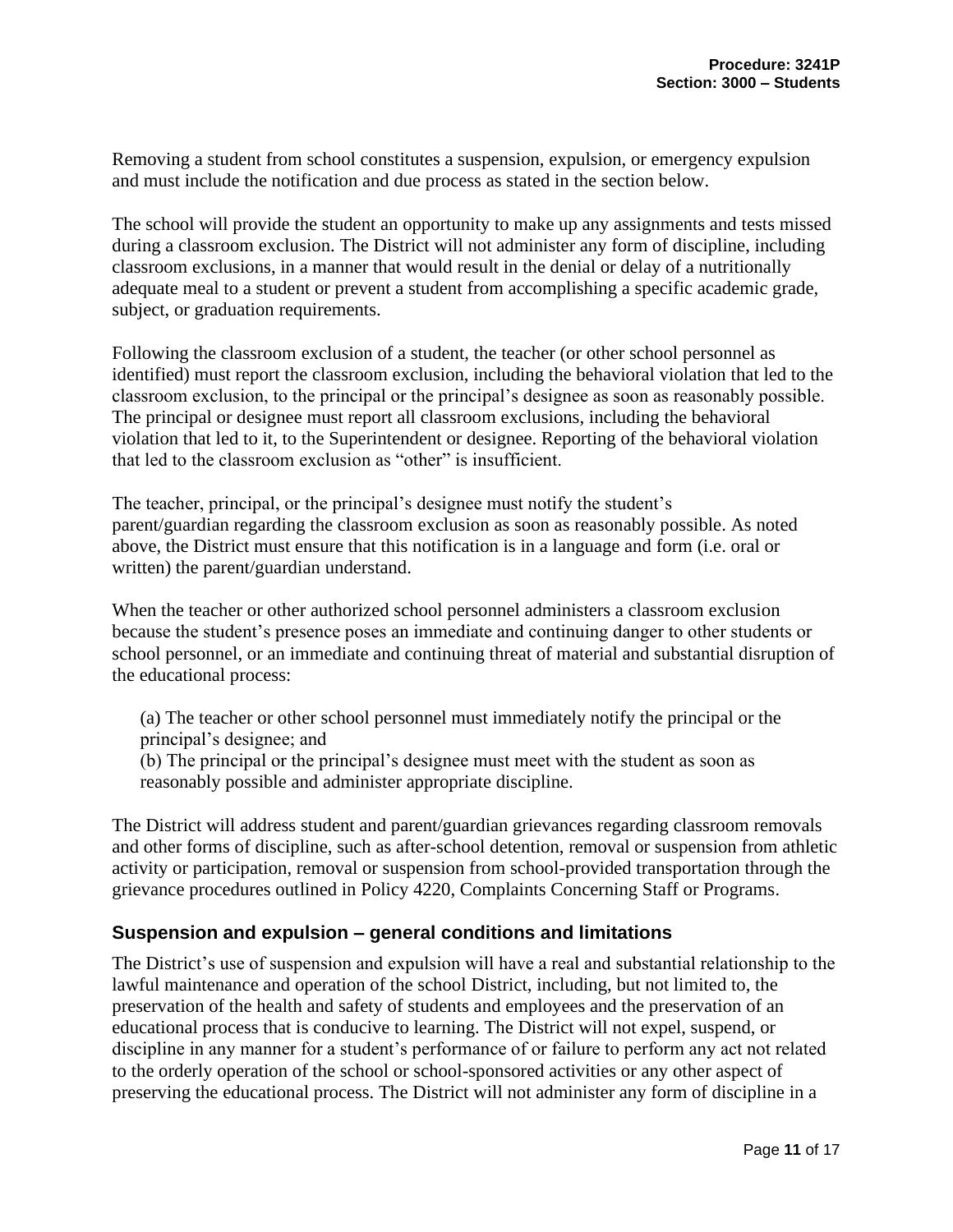manner that would prevent a student from accomplishing a specific academic grade, subject, or graduation requirements.

As stated above, the District must have provided the parent/guardian opportunity for involvement to support the student and resolve behavioral violations before administering suspension or expulsion. Additionally, the Superintendent or designee must consider the student's individual circumstances and the nature of the violation before administering an inschool suspension.

The Board recognizes that when a student's behavior is subject to disciplinary action, a review by a panel of the student's peers may positively influence the student's behavior. The Board has discretion to authorize the establishment of one or more student disciplinary boards, which may also include teachers, administrators, parents/guardians, or any combination thereof. If so authorized, the District will ensure that the student disciplinary board reflects the demographics of the student body. The student disciplinary board may recommend to the appropriate school authority other forms of discipline that might benefit the student's behavior and may also provide input on whether exclusionary discipline is needed. The school authority has discretion to set aside or modify the student disciplinary board's recommendation.

The principal or designee at each school must report all suspensions and expulsions, including the behavioral violation that led to the suspension or expulsion, to the Superintendent or designee within twenty-four (24) hours after the administration. Reporting the behavioral violation that led to the suspension or expulsion as "other" is insufficient.

An expulsion or suspension of a student may not be for an indefinite period and must have an end date.

After suspending or expelling a student, the District will make reasonable efforts to return the student to the student's regular educational setting as soon as possible. Additionally, the District must allow the student to petition for readmission at any time. The District will not administer any form of discipline in a manner that prevents a student from completing subject, grade-level, or graduation requirements.

When administering a suspension or expulsion, the District may deny a student admission to, or entry upon, real and personal property that the District owns, leases, rents, or controls. The District must provide an opportunity for students to receive educational services during a suspension or expulsion (see below). The District will not suspend or expel a student from school for absences or tardiness.

If during a suspension or expulsion the District enrolls a student in another program or course of study, the District may not preclude the student from returning to the student's regular educational setting following the end of the suspension or expulsion, unless one of the following applies: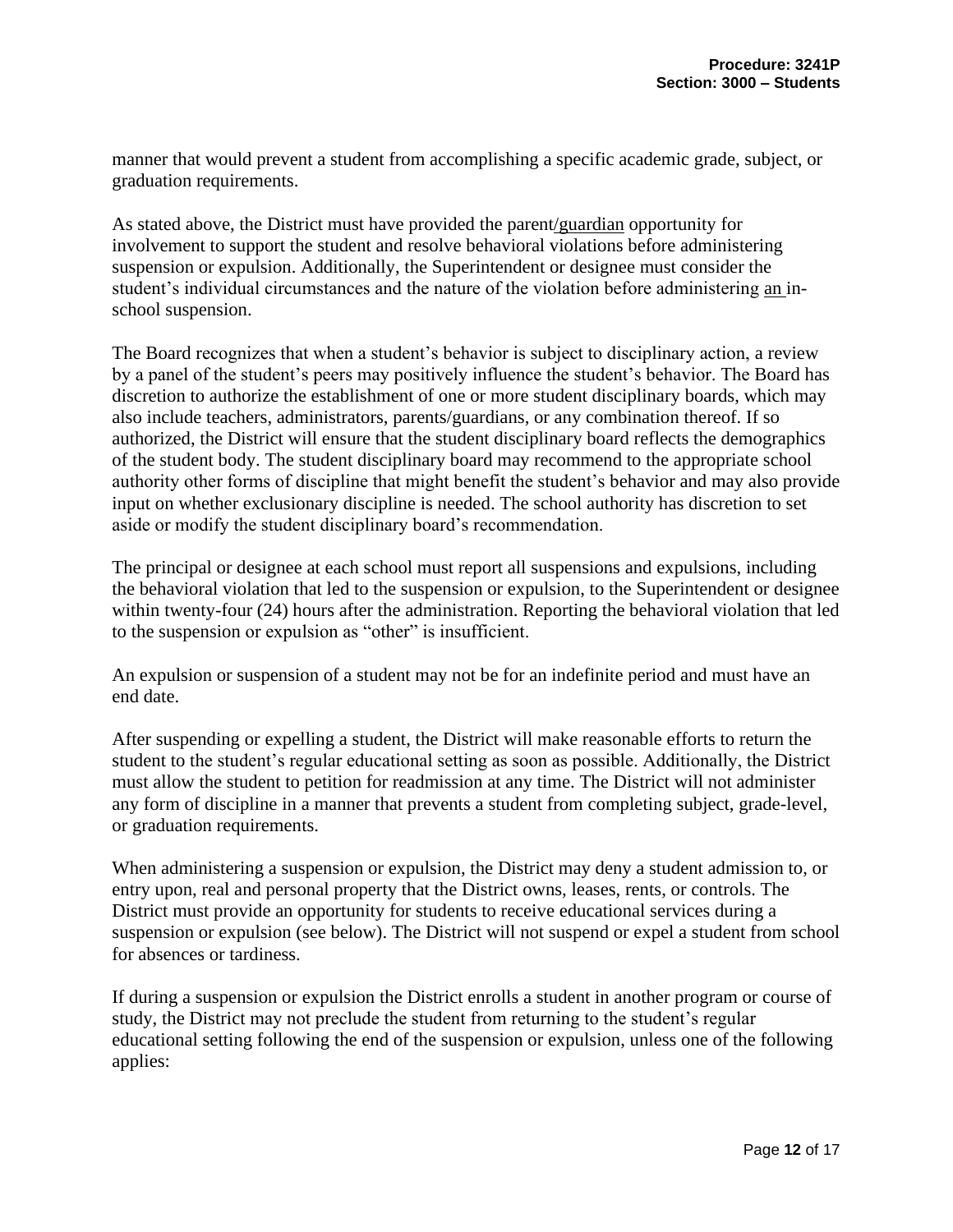The Superintendent or designee grants a petition to extend a student's expulsion under WAC 392-400-480; the change of setting is to protect victims under WAC 392-400-810; or other law precludes the student from returning to his or her regular educational setting.

In accordance with RCW 28A.600.420, a school District must expel a student for no less than one year if the District has determined that the student has carried or possessed a firearm on school premises, school-provided transportation, or areas of facilities while being used exclusively by public schools. The Superintendent or designee may modify the expulsion on a case-by-case basis.

A school District may also suspend or expel a student for up to one year if the student acts with malice (as defined under RCW 9A.04.110) and displays an instrument that appears to be a firearm on school premises, school-provided transportation, or areas of facilities while being used exclusively by public schools. These provisions do not apply to students while engaged in a District authorized military education; a District authorized firearms convention or safety course; or District authorized rifle competition.

For specific information regarding:

- in-school suspensions and appeals for in-school suspensions please go to Procedure 3241P.2
- long-term suspensions and appeals for long-term suspensions please go to Procedure 3241P.3
- expulsions and appeals for expulsions please go to Procedure 3241P.4
- emergency expulsions and appeals for emergency expulsions please go to Procedure 3241P.5

# **Petition to Extend an Expulsion**

When risk to public health or safety warrants extending a student's expulsion, the principal or designee may petition the Superintendent or designee for authorization to exceed the academic term limitation on an expulsion. The petition must inform the Superintendent or designee of:

- The behavioral violation that resulted in the expulsion and the public health or safety concerns;
- The student's academic, attendance, and discipline history;
- Any nonacademic supports and behavioral services the student was offered or received during the expulsion;
- The student's academic progress during the expulsion and the educational services available to the student during the expulsion;
- The proposed extended length of the expulsion; and
- The student's reengagement plan.

The principal or designee may petition to extend an expulsion only after the development of a reengagement plan under WAC 392-400-710 and before the end of the expulsion. For violations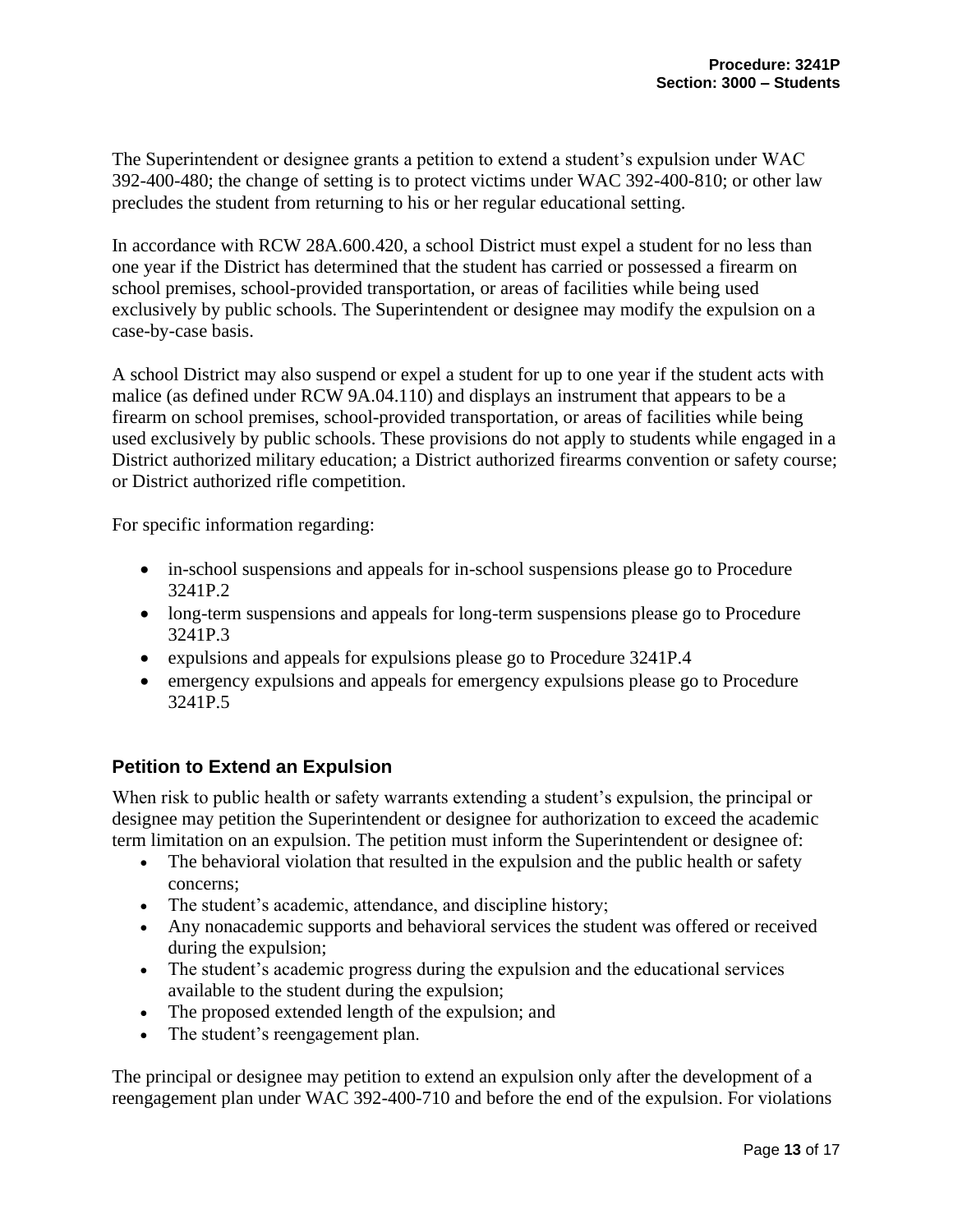of WAC 392-400-820 involving a firearm on school premises, school-provided transportation, or areas of facilities while being used exclusively by public schools, the principal or designee may petition to extend an expulsion at any time.

## **Notice**

The District will provide written notice of a petition to the student and parent/guardian in person, by mail, or by email within one (1) school business day from the date the Superintendent or designee received the petition. The written notice must include:

- A copy of the petition;
- The right of the student and parent/guardian to an informal conference with the Superintendent or designee to be held within five (5) school business days from the date the District provided written notice to the student and parent/guardian; and
- The right of the student and parent/guardian to respond to the petition orally or in writing to the Superintendent or designee within five (5) school business days from the date the District provided the written notice.

The Superintendent or designee may grant the petition only if there is substantial evidence that, if the student were to return to the student's previous school of placement after the length of an academic term, the student would pose a risk to public health or safety. The Superintendent or designee must deliver a written decision to the principal, the student, and the student's parent/guardian in person, by mail, or by email within ten (10) school business days after receiving the petition.

If the Superintendent or designee does not grant the petition, the written decision must identify the date when the expulsion will end.

If the Superintendent or designee grants the petition, the written decision must include:

- The date on which the extended expulsion will end;
- The reason that, if the student were to return before the initial expulsion end date, the student would pose a risk to public health or safety; and
- Notice of the right of the student and parent/guardian to request a review and reconsideration. The notice will include where and to whom to make such a request;

#### **Review and Reconsideration of extension of expulsion**

The student and/or parent/guardian may request that the school Board (or discipline appeal council, if established by the Board) review and reconsider the decision to extend the student's expulsion. The student and/or parent/guardian may request the review orally or in writing within ten (10) school business days from the date the Superintendent or designee provides the written decision.

The school Board (or discipline appeal council) may request to meet with the student and/or parent/guardian or the principal to hear further arguments and gather additional information.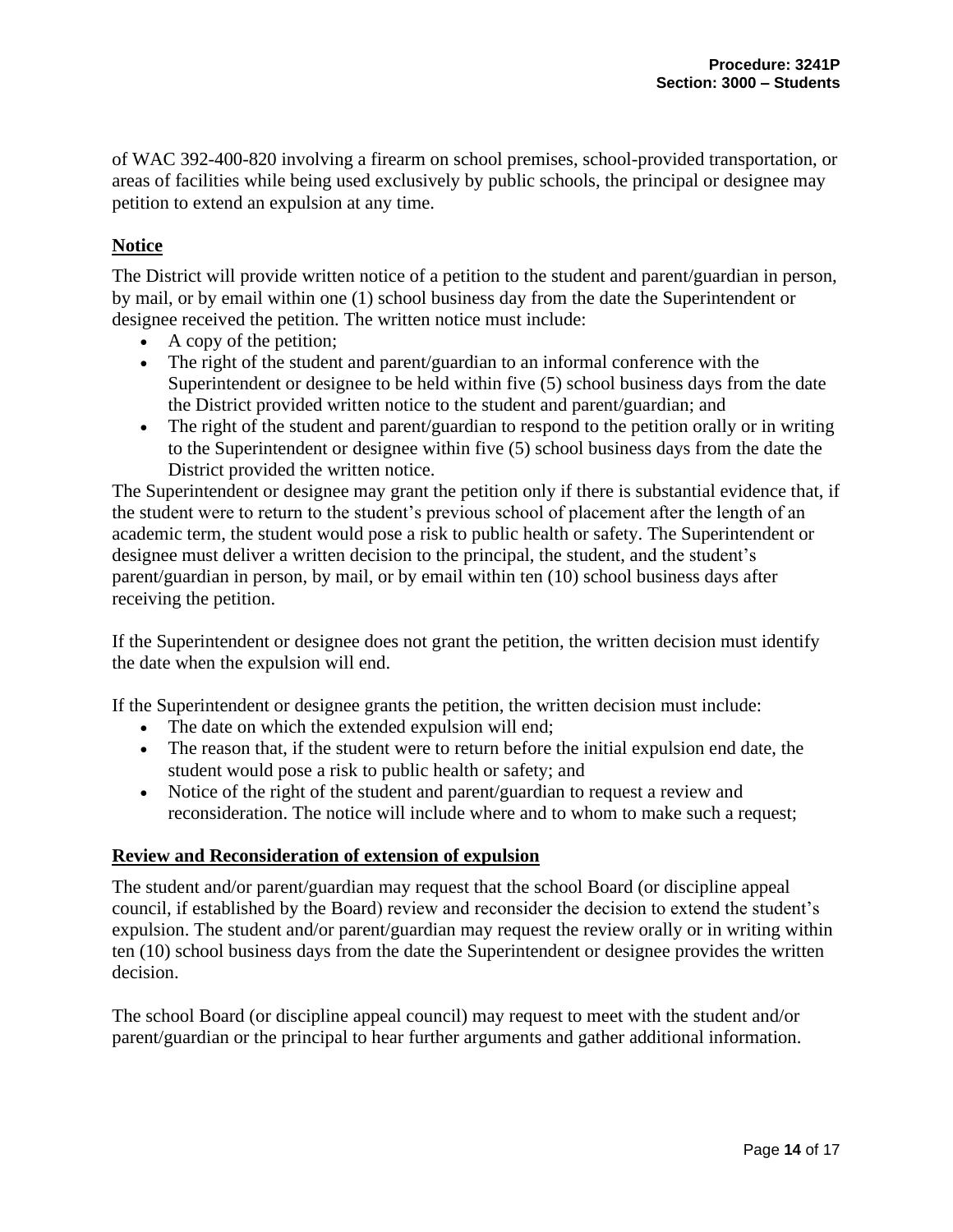The decision of the school Board (or discipline appeal council) may be made by only the school Board or discipline appeal council members who were not involved in the behavioral violation, the decision to expel the student, or the appeal decision.

The school Board (or discipline appeal council) will provide a written decision to the student and parent/guardian in person, by mail, or by email within ten (10) school business days after receiving the request for review and reconsideration. The written decision must identify:

- Whether the school Board or discipline appeal council affirms, reverses, or modifies the decision to extend the student's expulsion; and
- The date when the extended expulsion will end.

Any extension of an expulsion may not exceed the length of an academic term.

The District will annually report the number of petitions approved and denied to the Office of Superintendent of Public Instruction.

# **Educational Services**

The District will offer educational services to enable a student who is suspended or expelled to:

- Continue to participate in the general education curriculum;
- Meet the educational standards established within the District; and
- Complete subject, grade-level, and graduation requirements.

When providing a student the opportunity to receive educational services during exclusionary discipline, the school must consider:

- Meaningful input from the student, parent/guardian, and the student's teachers;
- Whether the student's regular educational services include English language development services, special education, accommodations and related services under Section 504 of the Rehabilitation Act of 1973, or supplemental services designed to support the student's academic achievement; and
- Access to any necessary technology, transportation, or resources the student needs to participate fully in the educational services.

After considering the factors and input described above, the District will determine a student's educational services on a case-by-case basis. The types of educational services the District will consider include, though are not limited to, one-on-one tutoring, online learning, home tutoring, and/or program placement. Any educational services in an alternative setting should be comparable, equitable, and appropriate to the regular educational services a student would have received in the absence of exclusionary discipline.

As soon as reasonably possible after administering a suspension or expulsion, the District will provide written notice to the student and parent/guardian about the educational services the District will provide. The notice will include a description of the educational services and the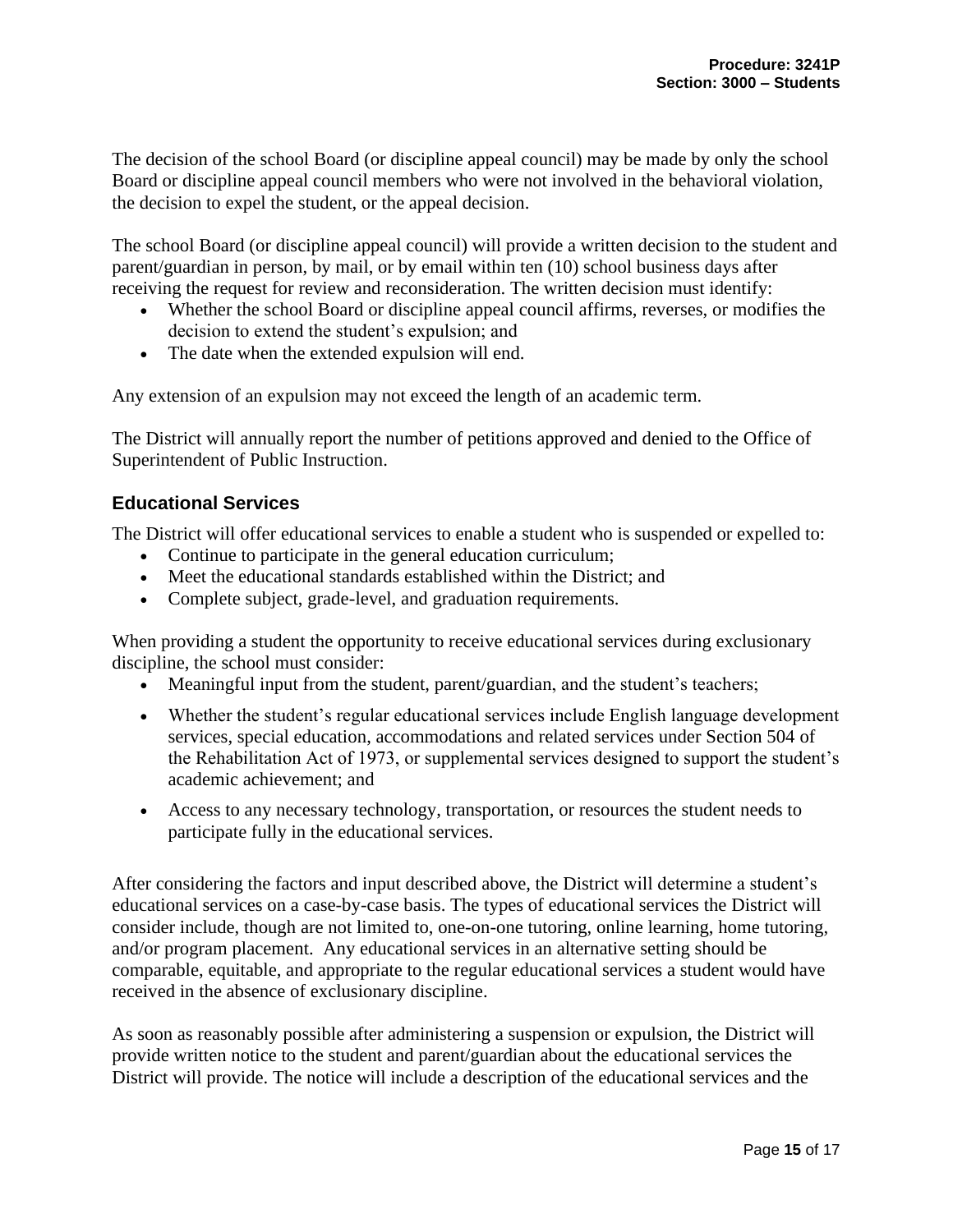name and contact information of the school personnel who can offer support to keep the student current with assignments and course work.

For students subject to suspension or emergency expulsion up to five (5) days, a school must provide at least the following:

- Course work, including any assigned homework, from all of the student's regular subjects or classes;
- Access to school personnel who can offer support to keep the student current with assignments and course work for all of the student's regular subjects or classes; and
- An opportunity for the student to make up any assignments and tests missed during the period of suspension or emergency expulsion.

For students subject to suspension or emergency expulsion for six (6) to ten (10) consecutive school days, a school must provide at least the following:

- Course work, including any assigned homework, from all of the student's regular subjects or classes;
- An opportunity for the student to make up any assignments and tests missed during the period of suspension or emergency expulsion; and
- Access to school personnel who can offer support to keep the student current with assignments and course work for all of the student's regular subjects or classes. School personnel will make a reasonable attempt to contact the student or parent/guardian within three (3) school business days following the start of the suspension or emergency expulsion and periodically thereafter until the suspension or emergency expulsion ends to:
	- o Coordinate the delivery and grading of course work between the student and the student's teacher(s) at a frequency that would allow the student to keep current with assignments and course work for all of the student's regular subjects or classes; and
	- o Communicate with the student, parent/guardian, and the student's teacher(s) about the student's academic progress.

For students subject to expulsion or suspension for more than ten (10) consecutive school days, a school will make provisions for educational services in accordance with the "Course of Study" provisions of WAC 392-121-107.

# **Readmission**

## **Readmission application process**

The readmission process is different from and does not replace the appeal process. Students who have been suspended or expelled may make a written request for readmission to the District at any time. If a student desires to be readmitted at the school from which the student has been suspended/expelled, the student will submit a written application to the principal, who will recommend admission or non-admission. If a student wishes admission to another school, the student will submit the written application to the Superintendent or designee. The application will include: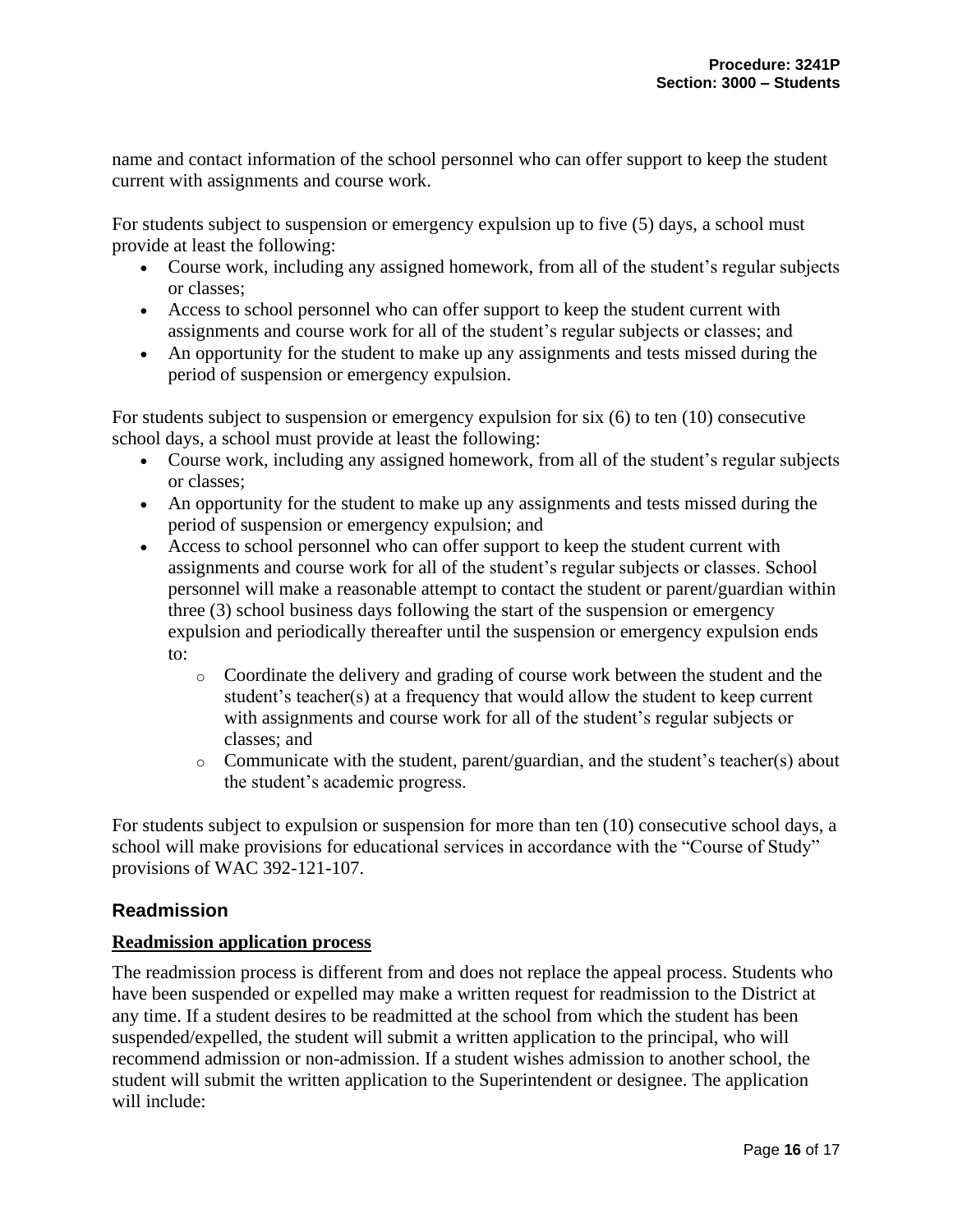- The reasons the student wants to return and why the request should be considered;
- Any evidence that supports the request; and
- A supporting statement from the student's parent/guardian or others who may have assisted the student.

The Superintendent will advise the student and parent/guardian of the decision within seven (7) school days of the receipt of such application.

## **Reengagement**

## **Reengagement Meeting**

The reengagement process is distinct from a written request for readmission. The reengagement meeting is also distinct from the appeal process, including an appeal hearing, and does not replace an appeal hearing. The District must convene a reengagement meeting for students with a long-term suspension or expulsion.

Before convening a reengagement meeting, the District will communicate with the student and parent/guardian to schedule the meeting time and location. The purpose of the reengagement meeting is to discuss with the student and parent(s)/guardian(s) a plan to reengage the student.

The reengagement meeting must occur:

- Within twenty (20) calendar days of the start of the student's long-term suspension or expulsion, but no later than five (5) calendar days before the student's return to school; or
- As soon as reasonably possible, if the student and/or parent/guardian request a prompt reengagement meeting.

#### **Reengagement plan**

The District will collaborate with the student and parent/guardian to develop a culturallysensitive and culturally-responsive reengagement plan tailored to the student's individual circumstances to support the student in successfully returning to school. In developing a reengagement plan, the District must consider:

- The nature and circumstances of the incident that led to the student's suspension or expulsion;
- As appropriate, students' cultural histories and contexts, family cultural norms and values, community resources, and community and parent outreach;
- Shortening the length of time that the student is suspended or expelled;
- Providing academic and nonacademic supports that aid in the student's academic success and keep the student engaged an on track to graduate; and
- Supporting the student parent/guardian, or school personnel in taking action to remedy the circumstances that resulted in the suspension or expulsion and preventing similar circumstances from recurring.

The District must document the reengagement plan and provide a copy of the plan to the student and parent/guardian. The District must ensure that both the reengagement meeting and the reengagement plan are in a language the student and parent/guardian understand.